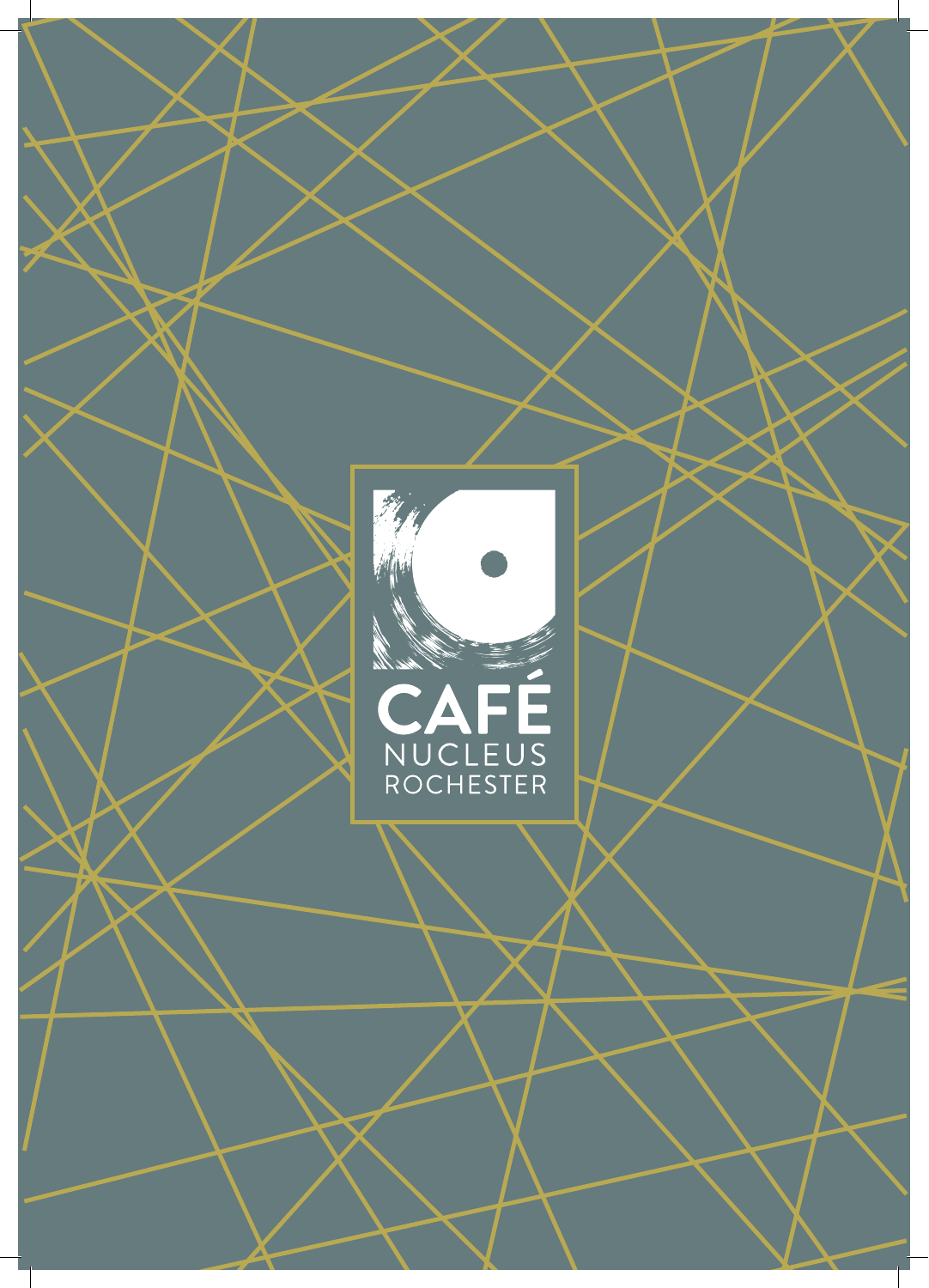# **FROM TINY ACORNS MIGHTY OAK TREES GROW…**

*From field, boat, herd or flock we at Café Nucleus work with oursuppliers and our supply chain to ensure we deliver the very best produce from traceable origins, predominately from farms and suppliers here in Kent.*

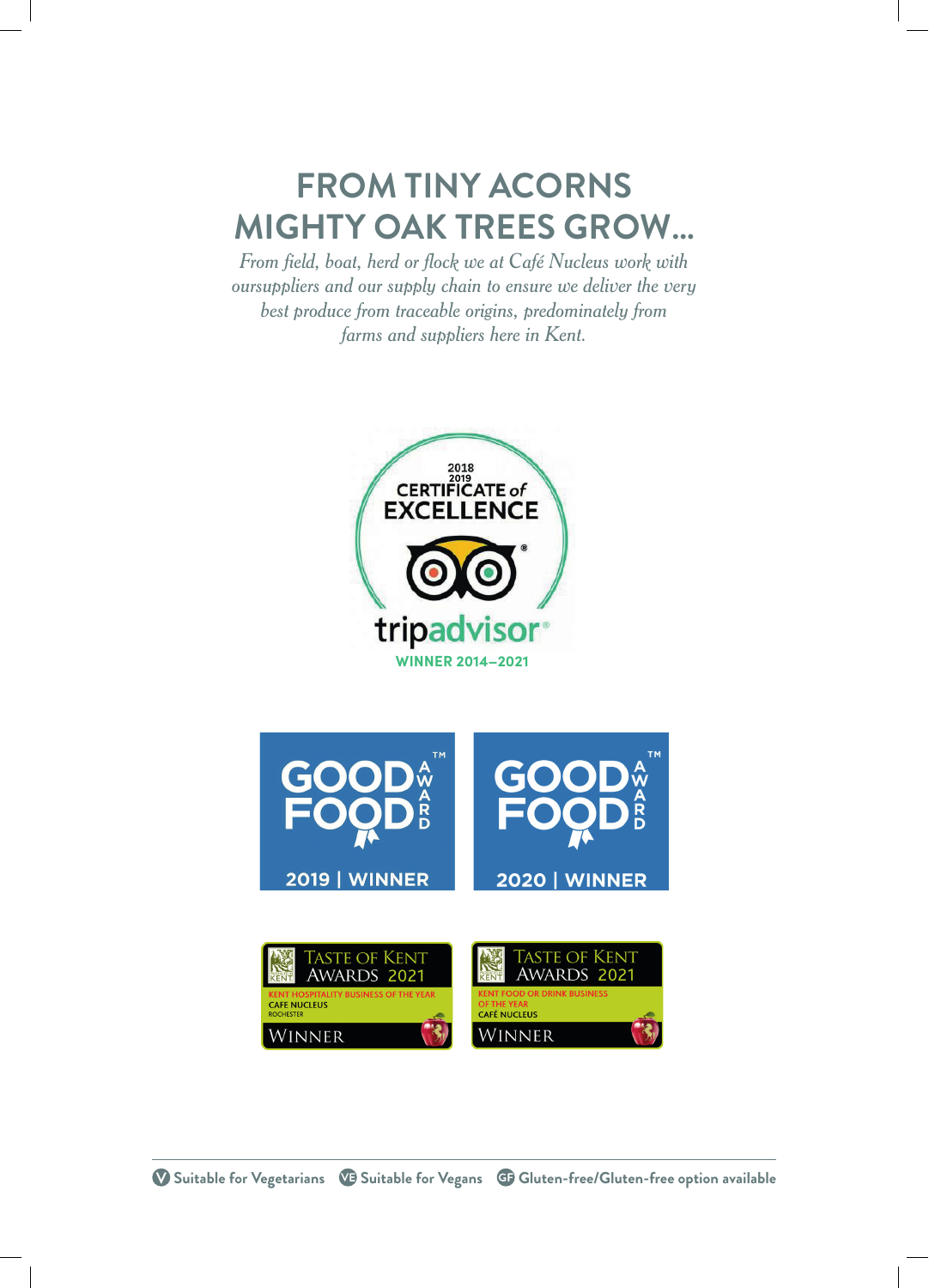## **BRUNCH**

*Available all day.*

### **Kentish Free-range Eggs on Toast 1 GB** 6.5-

Two large Kentish free-range hen eggs cooked to your choice (poached, scrambled, fried or boiled) on a choice of white or malted sourdough finished with a watercress garnish.

### **Bacon Butty (or Sausage\*) 7.5-**

Two rashers of Mackenzies Yorkshire Smokehouse bacon on a choice of white or brown bloomer. \*Not gluten-free

### **Smashed Avocado w/Kentish Free-range Eggs @ 11-**

Two large Kentish free-range eggs cooked to your choice (poached, scrambled or fried ) served on a bed of smashed Avocado choice of white or malted sourdough finished with a watercress garnish and chia seeds.

### Avocado on Toast **G V** 10-

Smashed Avocado on your choice of sourdough, white or malted sourdough or gluten-free bread with chilli flakes and mixed seeds finished with a pea-shoot garnish.

### **Smaller English 10-**

One rasher of Mackenzies Yorkshire Smokehouse bacon, one Kentish sausage, one Kentish free-range fried egg, Heinz Baked Beans, Doreen's Yorkshire black pudding, grilled cherry tomatoeson-the-vine and a choice of toast.

### **Full English 13.5-**

Two rashers of Mackenzies Yorkshire Smokehouse bacon, two Kentish Cumberland sausages, two Kentish free-range fried eggs, Heinz Baked Beans, Doreen's Yorkshire black pudding, grilled cherry tomatoes on the vine and a choice of wholemeal or white toasted sourdough.

### **Full Canadian 13.5-**

Two rashers of Mackenzies Yorkshire Smokehouse bacon, two Kentish sausage, scrambled Kentish eggs, two buttermilk pancakes, single origin maple syrup and a choice of toast.

### **Healthy Option Breakfast @ 13.5-**

Two Naked Glory sausages, fried field mushroom, cherry tomatoeson-the-vine, Heinz Baked Beans, two free-range poached eggs finished with a choice of white or wholemeal sourdough

### **Vegan-friendly Breakfast (with Scrambled Tofu) 13.5-**

### Waffles & Kentish Soft Fruits <sup>11</sup>-

Two Belgian style waffles, Kentish soft fruits and maple syrup.

### Waffles, Chocolate and Hazelnuts **12-**

Two Belgian-style waffles with toasted hazelnuts, Kentish soft fruits and maple syrup.

### **Waffles, Bacon & Kentish Eggs 14-**

Two Belgian-style waffles, two rashers of Mackenzies smoked back bacon, Kentish scrambled eggs and single origin Canadian maple syrup.

### **Scrambled Eggs & John Ross Jr Smoked Salmon 14.5-**

Toasted wholemeal sourdough with free-range Kentish scrambled eggs and waves of John Ross Jr Aberdeen Scottish Smoked Salmon.

### **Eggs Royale 14.5-**

A toasted English muffin served with John Ross Jr Aberdeen award-winning Smoked Salmon, poached eggs and hollandaise sauce.

### **Eggs Benedict 12-**

A toasted English muffin served with Mackenzies Yorkshire Smokehouse bacon, poached eggs and hollandaise sauce.

### **Eggs Hebridean 12-**

A toasted English muffin served with Doreen's award-winning black pudding, poached eggs and hollandaise sauce.

### **Eggs California 12-**

A toasted English muffin with smashed avocado, poached eggs and hollandaise sauce

### **Eggs Blackstone 12-**

A toasted English muffin with Mackenzies Yorkshire Smokehouse bacon, oven roasted vine tomatoes, poached eggs and hollandaise sauce.

### **Scrambled Eggs with White Truffle \@** 18-

Three large hen gens from Goose farm, Sevenoaks with white truffle oil and toasted brioche.

### **Scottish Smoked Salmon & Scrambled Eggs with White Truffle 25-**

Waves of John Ross Aberdeen Scottish smoked salmon, three large hen gens from Goose farm, Sevenoaks with white truffle oil and toasted brioche.

### **Scrambled Eggs & Atticus Royal Siberian Caviar 60-**

Served with Blinis, Baked New Potatoes, sourdough toast, Kentish Scrambled Eggs, Hinxden sour cream and 30 gram Siberian caviar.

### **Buttermilk Pancake Stack V 10-**

Four buttermilk pancakes stacked, served with Canadian single origin maple syrup and Kentish fresh fruits.

**Add bacon for an extra 1.5-**

### **Toast 4-**

Enjoy two slices of toasted Wild Bread white or malthouse multigrain with award-winning Netherend farm butter and a choice of tiptree preserve.

**Add Kentish Wooden Spoon Preserve to your toast for 1-**

### *Make it a Laurent-Perrier Champagne Breakfast*

**Laurent-Perrier La Cuvée 12.5- Laurent-Perrier Cuvée Rosé 15-**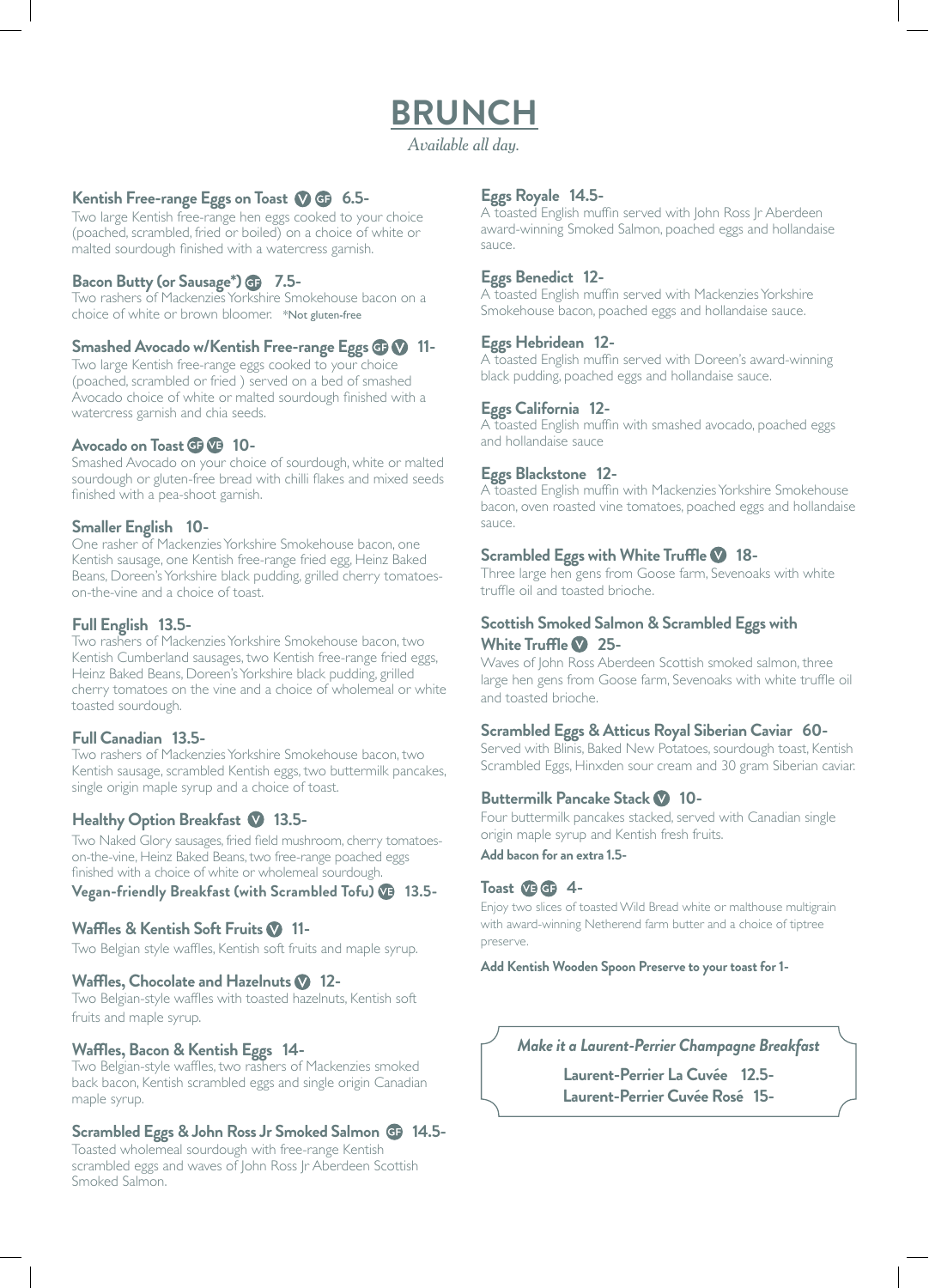## **SANDWICHES**

*Served with a choice of White, brown or Wild Breads with a garnish of handcooked crisps and salad.*

### **Cheddar and Caramelised Red Onions 8.5-**

Dorset Coastal cheddar served with home-made caramelised red onion.

**Cheddar & Kentish Honey Roast Ham 8.5-** Dorset Coastal cheddar with locally sourced Kentish honey roast ham.

**Normandy Brie, Rocket and Chilli Jam @ 6 8.5-**

Normandy brie, Kentish Rocket and tracklements chilli jam served on a choice of bloomer

### **Tuna Mayo 9-**

Dolphin-friendly, responsibly sourced pole and line caught tuna mixed with mayonnaise.

### **BLT + 9.5-**

Mackenzies Yorkshire Smokehouse bacon, heritage tomatoes, Kentish lettuce finished with mayonnaise. Served toasted.

### **CLT <b>G** 10-

British slow roasted chicken breast served with Kentish leaves and tomatoes served on a choice of white/malted bloomer.

### **John Ross Jr Scottish Smoked Salmon**

**and Cream Cheese 12-** The finest cuts of responsibly sourced smoked salmon with a generous serving of local cream cheese.

### **Salted Beef with Mustard Mayo 10.5-**

Salted beef with mustard mayonnaise, dill pickles and watercress on a choice of white or malted bloomer.

## **PANINI**

### **Cheddar & Kentish Honey Roast Ham 8-**

Dorset Coastal cheddar with locally sourced Kentish honey roast ham.

#### **Brie, Bacon & Cranberry 8.5-**

Normandy Brie, Mackenzies Smokehouse bacon and cranberry sauce.

#### **Goats Cheese & Caramelised Red Onions 8-**

French Chèvre Buche goats cheese served with a generous serving of caramelised red onions.

### **Salted Beef and Emmental 8-**

Kentish pasture reared salted beef, with tracklements mustard mayonnaise, melted Emmental and finished with a side crunchy cornichons.

#### **Tuna Melt 8.5-**

Dorset Coastal cheddar with dolphin-friendly responsibly sourced pole and line caught tuna mixed with mayonnaise.

#### **Kentish Blue, Cranberry & Bacon 8.5-**

Mackenzies Yorkshire smokehouse smoked bacon, Kentish blue and cranberry sauce.

# **JACKET POTATOES**

*Our Jacket potatoes are baked fresh in-house and sourced locally from farms in Kent & the South East. Served with a generous helping of Kentish salad with our signature balsamic dressing.*

#### **Heinz Baked Beans 7.5-**

Plain and simple, a locally sourced jacket potato with Heinz Baked Beans.

#### **Cheddar Cheese 8-**

Plain and simple, a locally sourced jacket potato with Dorset Coastal Cheddar.

### **Heinz Baked Beans & Cheddar Cheese 8.5-**

Heinz Baked Beans and mature Dorset Coastal cheddar served on a locally-sourced jacket potato.

### **Heinz Baked Beans & Vegan Cheese 8.5-**

Heinz Baked Beans and our grated vegan cheese served on a locally-sourced jacket potato.

#### **Coleslaw 8-**

Home-made coleslaw made with local produce with free-range egg mayonnaise served on a locally-sourced jacket potato.

### **Coleslaw and Cheese @ GP 9-**

Home-made coleslaw made with local produce with free-range egg mayonnaise with Dorset Coastal Cheddar served on a locally-sourced jacket potato.

### **Houmous & Mediterranean Roast Vegetables 10-**

Our home roasted Mediterranean vegetables with houmous served on a locally sourced jacket potato.

#### **Tuna Mayonnaise 10-**

Dolphin-friendly, responsibly sourced pole and line caught tuna mixed with mayonnaise.

### **Tuna Mayonnaise & Cheddar Cheese 11-**

Dolphin friendly, responsible sourced pole and line caught tuna mixed with mayonnaise finished with Dorset Coastal Cheddar cheese.

### **Beef Chilli Con Carne 10-**

Lean beef chilli con carne served on a jacket potato.

### **Beef Chilli Con Carne & Cheddar Cheese 11-**

Lean beef chilli con carne served on a jacket potato finished with Dorset Coastal Cheddar cheese.

#### **3 Beans Chilli VB 10-**

Our vegan three bean chilli served on a locally sourced jacket potato.

#### **3 Beans Chilli & Cheddar Cheese 11-** Our vegan three bean chilli served on a locally sourced jacket potato with a side of Dorset coastal cheddar.

### **3 Beans Chilli & Grated Vegan Cheddar 11-**

Our vegan three bean chilli served on a locally sourced jacket potato with a side of our vegan cheddar.

### **Cajun Tuna Melt <b>C** 10.5-

Dolphin-friendly , responsibly sourced pole and line tuna mixed with mayonnaise mixed with cajun spices and melted Dorset Coastal cheddar.

#### **Prawn Marie Rose @ 14-**

Large Icelandic North Atlantic cold water prawns served on a bed of our homemade marie rose sauce on a locally sourced jacket potato.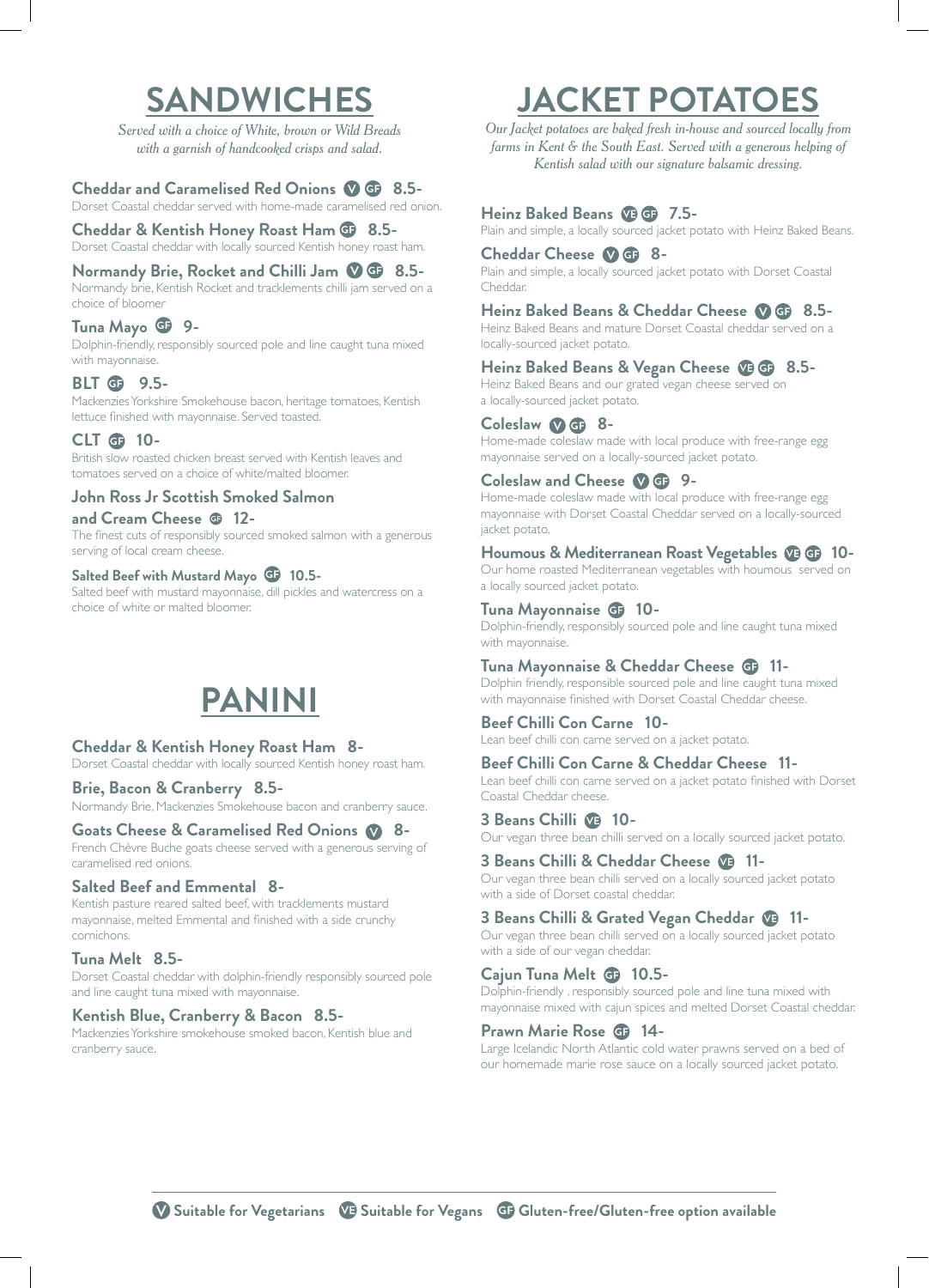# **AFTERNOON TEA**

*See a member of our team for today's Afternoon Tea menu.*

## **DESSERTS**

*Served with a choice of Kentish Simply Ice-cream, Pistachio, Coffee, Vanilla, Chocolate Waffle or Honeycomb.*

### **New York-style Cheesecake @ 8-**

**Simply Kentish Ice Cream 5-** Three scoops of award-winning Simply Kentish Ice Cream.

### **Vegan Sticky Toffee Pudding with**

**Vegan Vanilla Ice Cream 4 8.5-**

### **Kentish Apple Tart Tatin @ 8.5-**

Kentish apple tart tatin with butterscotch sauce and Cornish clotted cream. (20 minutes cook time approx)

**Millionaires Slice 8.5-** Millionaires Slice, honeycomb ice cream, biscuit crumb,

### **Scillian Lemon Tart with Cornish Clotted Cream 8.5-**

**Chocolate Mirrored Torte 8.5-** With Vegan Vanilla Ice Cream

**Kentish Bramley Apple Crumble with Custard @ 9-**

# **CREAM TEAS**

### **Traditional Cream Tea (The smaller one) 8-**

Enjoy one fruited scone fresh from the oven with Rodda's clotted cream, Kentish Wooden Spoon Strawberry & Champagne preserve and a choice of tea.  $\vee$ 

### **Traditional Cream Tea 9-**

Enjoy two fruited scones fresh from the oven with Rodda's clotted cream, Kentish Wooden Spoon Strawberry & Champagne preserve and a choice of tea.

### **Add a glass of Tosti Prosecco 7-**

**Add a glass of Mimosa 9-**

**Add a glass of Kentish Sparkling Wine 8.5- Add a glass of Laurent-Perrier La Cuvée 12.5-**

# **COLD PLATES**

### **Houmous & Mediterranean Roasted Vegetable Salad 12.5-**

Our home roasted Mediterranean vegetables with houmous served on a bed of Kentish salad with our signature balsamic dressing and a choice of white or malted bloomer. **GF VE** 

### Kentish Blue, Pear and Walnut Salad **12.5-**

Kentish leaves, vine cherry tomatoes, red onions with Kentish Pear, crumbed Kentish Blue\* and walnuts with a Newington honey and tracklements mustard dressing.

### **Add British Chicken breast for 4-**

**Add Halloumi for 2.5-**

### **Chicken, Avocado & Bacon Salad 13.5-**

Kentish leaves, vine cherry tomatoes with British cold chicken breast, smashed avocado and Mackenzies Bacon finished with mixed seeds and our signature dressing.

### **John Ross Jr Smoked Salmon Salad 15-**

Waves of John Ross Jr Scottish smoked salmon with Kentish mixed leaves, tomatoes and our signature dressing. Served with malted bloomer. **GD** 

### **Halloumi, Avocado & Lime Salad 12.5-**

Kentish leaves, smashed avocado, grilled halloumi finished with mixed seeds and a lime, balsamic and Kentish rapeseed oil dressing. V GF

**Add British slow-roasted cold chicken breast 4-**

### **Nucleus Ploughmans**

A generous chunk of cheese (as below), pickled onions and chutneys served with a side of Kentish Salad, white or malted bloomer. **GF** 

**Matured Dorset Coastal Cheddar Cheese 9.5-**

**Normandy Brie 2 9.5-**

Kentish Blue **10.5-**

Hinxden's Tam's Tipple **2** 10.5-

**Add our Kentish Honey Roast Ham 1.5-**

### **Kentish & Sussex Cheese & Charcuterie Board 26-**

Kingcott Blue (Kent)\*, Winnie's Wheel, (Kent) and Burwash Rose (East Sussex)\* Prosciutto Crudo, Coppa & Salami Milano. Served with Artisan Crackers, Kentish sourdough, Kentish Dried Apricots, Halved Brittany Walnuts, Cornichons, Netherend butter and a choice of Tracklements.

### **Sturia Caviar 30gram 60-**

Oscietra caviar, from our exclusive production of Gueldenstaedtil sturgeons condenses marine savours with a touch of dried fruit, into sensual caviar. Its firm golden brown eggs roll perfectly under the palate, gradually freeing their delicate flavour. Served with all the traditional accompaniments.

\*Unpasturised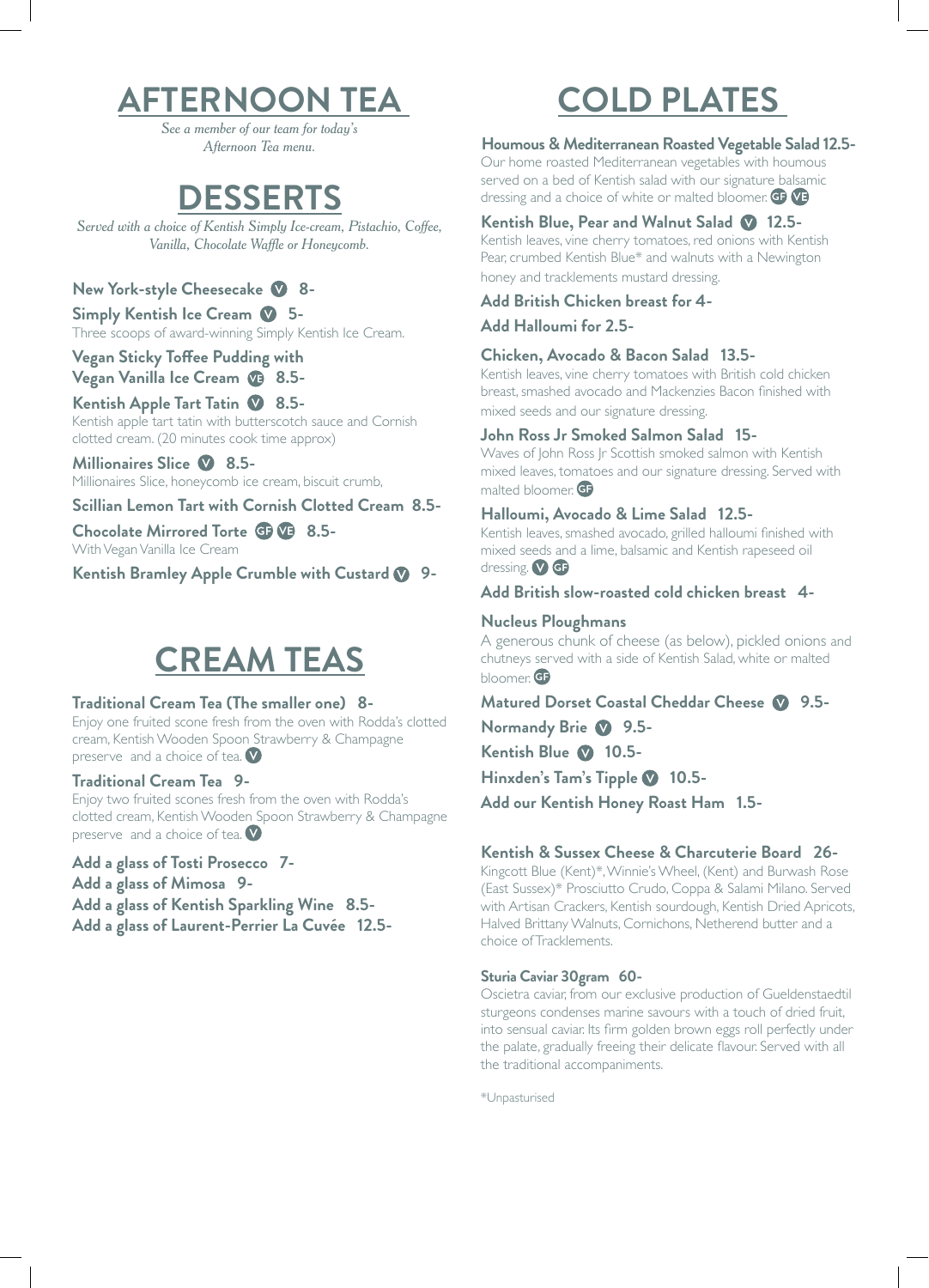# **HOT PLATES**

**Homemade Soup from 7.5-** Seasonal flavours, please check counter.

### **Chilli Con Carne 12-**

Lean beef chilli con carne served with rice and a side of Dorset Coastal Cheddar.

### **Croque Monsieur\* 11-**

A French classic! A grilled ham and emmental cheese. toastie topped with béchamel.

### **\* Make it a Madame (add a fried egg on top) for 1- extra**

**Croque Cheese & Tomato 11-** A grilled french vine tomato and Emmental cheese toastie topped with béchamel.

### **Croque Mermaid 13.5-**

A grilled french toastie with pole and line caught tuna mayonnaise and Emmental cheese toastie topped with béchamel.

### **Croque Smoked Salmon 15-**

A grilled John Ross Jr Scottish smoked salmon and Emmental cheese toastie topped with béchamel.

### **3 Beans Chilli GB V 12-**

Our 3 bean chilli served with rice and a side of Dorset Coastal Cheddar.

### **3 Beans Chilli and Vegan Cheese @ @ 12-**

Our 3 bean chilli served with rice and a side of grated vegan cheddar.

### **Kentish Cumberland Sausages and Mash 16-**

Three Kentish Cumberland Sausages with Wholegrain Mustard Creamed Potato and finished with Caramelised Onions and a Red Wine Jus.

### **Beef Bourguignon with Mashed Potatoes 17-**

Braised Chunks of locally sourced beef, carrots, onions, mushrooms in rich red wine reduction with buttery mashed potatoes.

### **Beef Stroganoff with Rice 18-**

Braised Strips of locally sourced beef, with sherry and Hinxden cream reduction served with steamed rice and seasonal vegetables

### **Lamb Stew with Mashed Potatoes 20-**

Five-hour braised locally sourced lamb in a rich red tomato and red wine jus, seasonal Kentish root vegetables and served with buttery mash potato.

### **Lamb Shank with Mashed Potatoes 25-**

Lamb shank with buttery mashed potatoes, red wine, mint and rosemary jus. Served with seasonal vegetables.

 **Suitable for Vegetarians Suitable for Vegans Gluten-free/Gluten-free option available**

# **COLD BEVERAGES**

**Coca Cola** (Glass Icon Bottle) **3.5- Diet Coke** (Glass Icon Bottle) **3.5- Sprite** (Glass Icon Bottle) **3.5- Fevertree Tonics** (Various Flavours) **3- Fentimans 3.5-** Ginger Beer, Victorian Lemonade, Rose Lemonade, Elderflower **Fanta** (Glass Bottle) **3.5- Lemonaid Blood Orange 3.5- Lemonaid Passionfruit 3.5- Hildon Still Spring Water 2.5- / 5- Hildon Sparkling Spring Water 2.5- / 5-**

# **FRUIT JUICE**

**Biddenden Apple Juice 3- Biddenden Pear Juice 3- Biddenden Red Love Apple Juice 3- Freshly Squeezed Orange Juice 4-**

## **REAL FRUIT SMOOTHIES**

**Banana & Strawberry 5- Mango & Passionfruit 5- Mixed Berries 5- Kale, Spinach, Celery, Banana & Pineapple 5-**

# **FRAPPÉS**

### **Vanilla Frappé 4.5-** Vanilla seeds with crushed ice and milk.

**Strawberry Frappé 4.5-**

Vanilla seeds, strawberry syrup with crushed ice and milk

**Caramel Frappé 4.5-** Vanilla seeds, caramel syrup with crushed ice and milk **Chocolate Frappé 4.5-**

Chocolate with crushed ice and milk.

**Caffe Latte Frappé 4.5-** Our signature espresso topped with vanilla seeds, crushed ice and milk.

**Kit-Kat Frappé 5-** Two Kit-Kat fingers with a dash of chocolate, vanilla seeds, crushed ice and milk.

**Add syrup to your Frappé for an extra 0.5-**

# **ICED COFFEES**

#### **Traditional Iced Coffee 4-** Double shot of our signature espresso, topped up with cold milk.

**Flavoured Iced Coffee 4.5-** Double shot of our signature espresso, topped up with cold milk and a shot of syrup of your choice.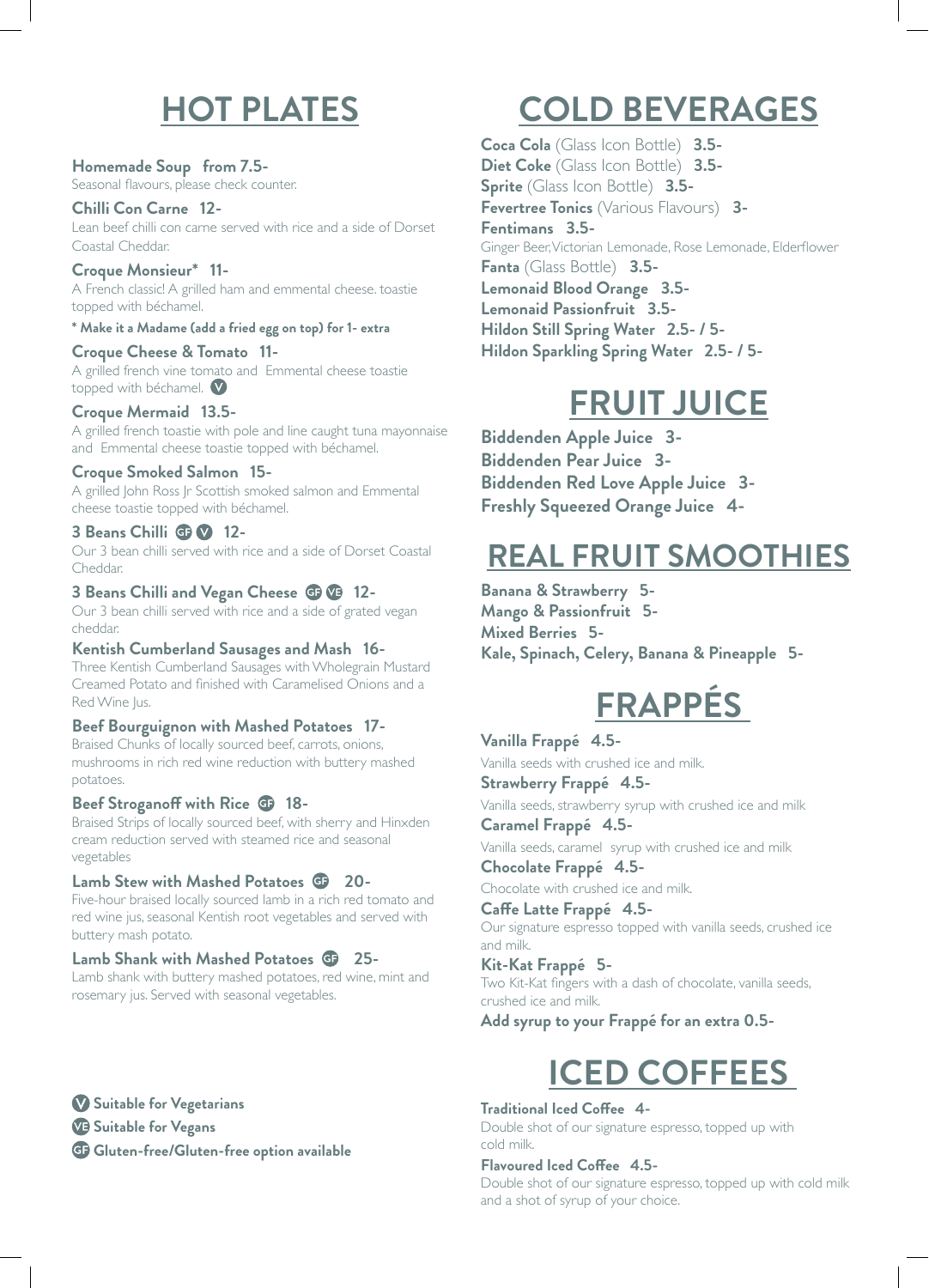# **BOTTLED BEER**

**Birra Moretti** Udine, Italy **5- Staropramen** Prague, CZ **5- Peroni Nastro Azzuro** Udine, Italy **5-**

## **KENTISH BEER**

from Balfour Winery **Jake's Lager** Maidstone, Kent **5- Jake's IPA** Maidstone, Kent **5-**

## **CIDER**

**Dudda's Tun Cider** Kent **6-** Elderflower / Cherry / Blackcurrant / Apricot / Greenhorn / Salted Caramel

**Biddenden Strong Kentish Cider** Kent **6-**

# **REAL ALE**

Check for full availability

**Fursty Ferret** Dorest, England **5- Bishops Finger** Kent , England **5- Gadd's No.5** Ramsgate, Kent **5-**

## **RED WINE**

750ml Bottle Please note: vintages were correct upon printing. Vintages may vary.

### **HOUSE RECOMMENDATIONS:**

**Bergerac Merlot** (France) **20.5- Sangiovese Rubicone** (Italy) **20.5-**

**Les Mougeottes Pinot Noir 26- Cabernet Sauvignon 26-**

### **Argentina Fabre Montmayou**

*Fabre Montmayou's offerings are year in and year out some of the most critically acclaimed examples in the region, and more European in style than their Mendoza counterparts - Robert Parker's Wine Advocate has called them "Argentine wines with a French accent"* 

**Petit Malbec 32- Assemblage Red 33- Malbec Pretty Fabre Montmayou 35- Merlot Reservado Fabre Montmayou 40- Grand Vin Fabre Montmayou 90-**

**Australia Possums Vineyard Shiraz Reserva 80-**

**Croatia Saints Hills St. Rok 65-** 

### **RED WINE cont.**

**England (Kent)**

**Biddenden Gamay Noir 32- Biddenden Dornfelder 30- Balfour Noveau Pinot Noir 36- Balfour Luke's Pinot Noir 37- Balfour The Red Miller**  $\sqrt{9}$  **70-Simpsons Rabbit Hole Pinot Noir 35-**

**France**

Bergerac: **Chateau Laulerie Merlot Bergerac Vignoble Dubard 20.5-**  Bordeaux: **Pavillon Rocher St Emilion Grand Cru 65- Château Batailley Pauillac (Grand Cru Classé) 125-** Languedoc: **Les Mougeottes Cabernet Sauvignon IGP Pays d'Oc 26- Les Mougeottes Malbec 30- Les Mougeottes Pinot Noir 26-** Rhône: **Saint-Joseph AOP rouge 50- Chateauneuf du Pape Rouge 65-**

### **Italy**

**Torre Gaggio Sangiovese Rubicone IGP 20.5- Primitivo Acanto Salento, Puglia Italy 25- Amarone della Valpolicella DOC Classico 52- Castello Banfi Brunello De Montalcino 69-**

**Lebanon Château Musar 85-**

**South Africa Truter Family Wines Pinotage 28-**

**Spain Bodegas Najerilla Rioja Castezo DOC 26.5-**

**Uruguay Pedregal Tannat Roble 40-**

## **WHITE WINE**

750ml Bottle Please note: vintages were correct upon printing. Vintages may vary.

### **HOUSE RECOMMENDATIONS:**

**Pinot Grigio Single Vineyard 20.5- Colombard Sauvignon Blanc 20.5- Balfour Sky's Chardonnay 35- Balfour Liberty's Bacchus 35- Chapel Down Flint Dry 32- Biddenden Ortega 30-**

**Cont…**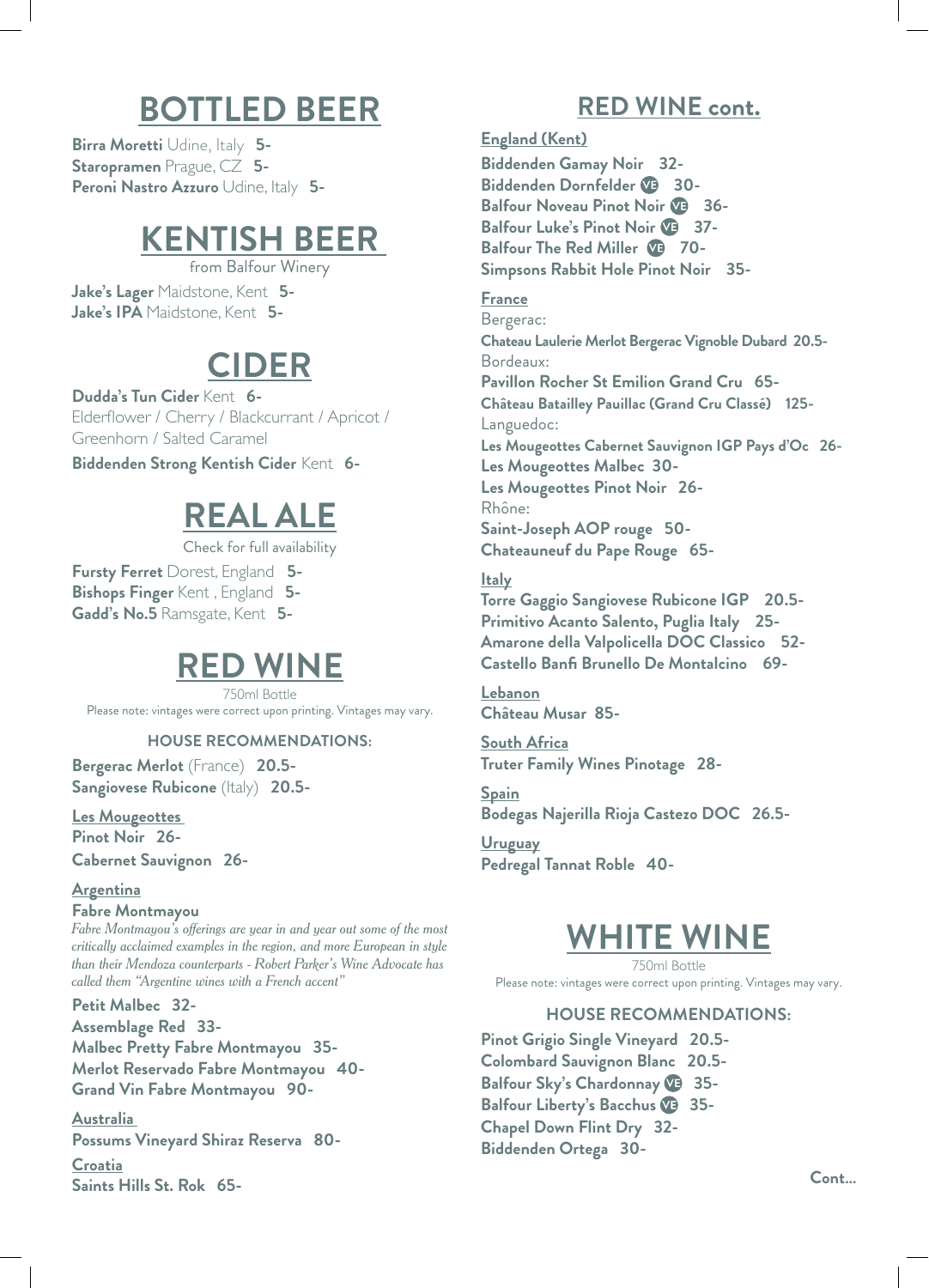### **WHITE WINE cont.**

750ml Bottle Please note: vintages were correct upon printing. Vintages may vary.

**England (Kent) Biddenden Gribble Bridge Ortega 30- Balfour Liberty's Bacchus 35- Balfour Sky's Chardonnay 35- Balfour Springfield Chardonnay 40- Balfour This Septered Isle 59- Balfour Late Harvest Chardonnay 2018 48- Chapel Down Bacchus 35- Chapel Down Flint Dry 30- Chapel Down Chardonnay, Kent 35- Gusbourne Guinevere 59- Kit's Coty Bacchus 62- Kit's Coty Chardonnay 62- Simpsons Gravel Stone Chardonnay, Kent 35- Simpsons Derringstone Pinot Meunier 35- Wandering Wayfarer Bacchus 35- Wayfarer Pilgrims Way Pinot Gris 35- Wayfarer Woodland Chardonnay 35-**

### **France**

Alsace: **Trimbach Pinot Blanc 32-** (Burgundy) **Puligny Montrachet 1er Cru 'Hameau de Blagny' AOC 120- Nuits-Saint-Georges 'Les Argillats' Pinot Blanc AOC 130- Jean Pierre Ellevin Chablis 1er Cru Vosgros AOC 55-** Languedoc: **Colombard-Sauvignon Côtes de Gascogne IGP 20.5- Les Mougeottes Vieilles Vignes Chardonnay 26- Picpoul De Pinet, Les Prades 30-** Loire: **Sancerre Traditional 40-** Rhone:

**Saint-Joseph AOP blanc 55-**

**Hungary Neszmély, Danube Pinot Grigio "single vineyard" 20.5-**

### **New Zealand**

**Cloudy Bay Sauvignon Blanc 50- Yealands Pinot Gewurztraminer Riesling 36- Yealands Single Estate Sauvignon Blanc 36- Yealands Landmade Sauvignon Blanc 37- Yelands L5 Single Block Sauvignon Blanc 38-**

# **ROSÉ WINE**

750ml Bottle **Roller Girl White Zinfandel (USA) 20.5- Rose De Loire (France) 25- Biddenden Gribble Bridge Rose (Kent, UK) 32- Simspson's Railway Rose (Kent, UK) 32- Balfour Nanette's Rose (Kent, UK) 32- Wayfarer Pilgrims Way Pinot Rosé 35- Wayfarer Hedgerow Pinot Noir Rosé 35- Whispering Angel Rosé (France) 52- Woodchurch Rosé (Still) 35-**

# **CHAMPAGNE & SPARKLING WINES**

750ml Bottles

### **KENT, ENGLAND**

### **Balfour Leslie's Reserve 47-**

A delicious, traditional-method, English sparkling wine made from selected cuvées and blended for a young, fresh style. Clean, varietal fruit character.

### **Woodchurch Classic Cuvee 47-**

Light gold in colour, with a floral nose and hints of pear, this wine has a burst of succulent nectarine and peach flavours together with zesty fresh bubbles and a beautifully balanced finish.

### **Woodchurch Rosé 47-**

Rose gold in colour with floral and red berry aromas, the wine is full of fruit flavours including strawberry, peach, and melon combined with tangy citrus notes.

### **Chapel Down Brut (Kent, UK) 47-**

Fresh, soft and fruity, this blend comes from one of the largest producers of English wine. Great as an apéritif, and a delicious partner to simple canapés.

### **Simpsons Chalklands Classic Cuvée (Kent, UK) 47-**

Pale gold in colour and displaying an enticing caramelised pear and floral millefeuille pastry nose, the Chalklands Classic Cuvée has bright citrus fruit flavours, linear precision and impressive length.

### **Biddenden Pinot Reserve 47-**

A dry, fruity wine, rich and creamy with hints of brioche, good length and mousse. Made with carefully selected and delicately pressed Pinot Noir.

### **Chapel Down Three Graces (Kent, UK) 52-**

Complex aromas of baked apple, fresh strawberry and shortcrust pastry are followed by a rich palate with a fine, smooth mousse.

### **Gusbourne Brut Reserve 55-**

Bright gold in colour, this blend highlights red fruit aromas of cherry and strawberry, which then develop into attractive fresh pastry notes with a touch of cinnamon and spice

### **Balfour Brut Rose 49 60-**

Balfour Brut Rosé is made from the three classic grape varieties-Chardonnay, Pinot Noir and Pinot Meunier. This single vineyard wine is made using selected parcels of the finest grapes from the oldest vineyard at Hush Heath Estate, Oast House Meadow.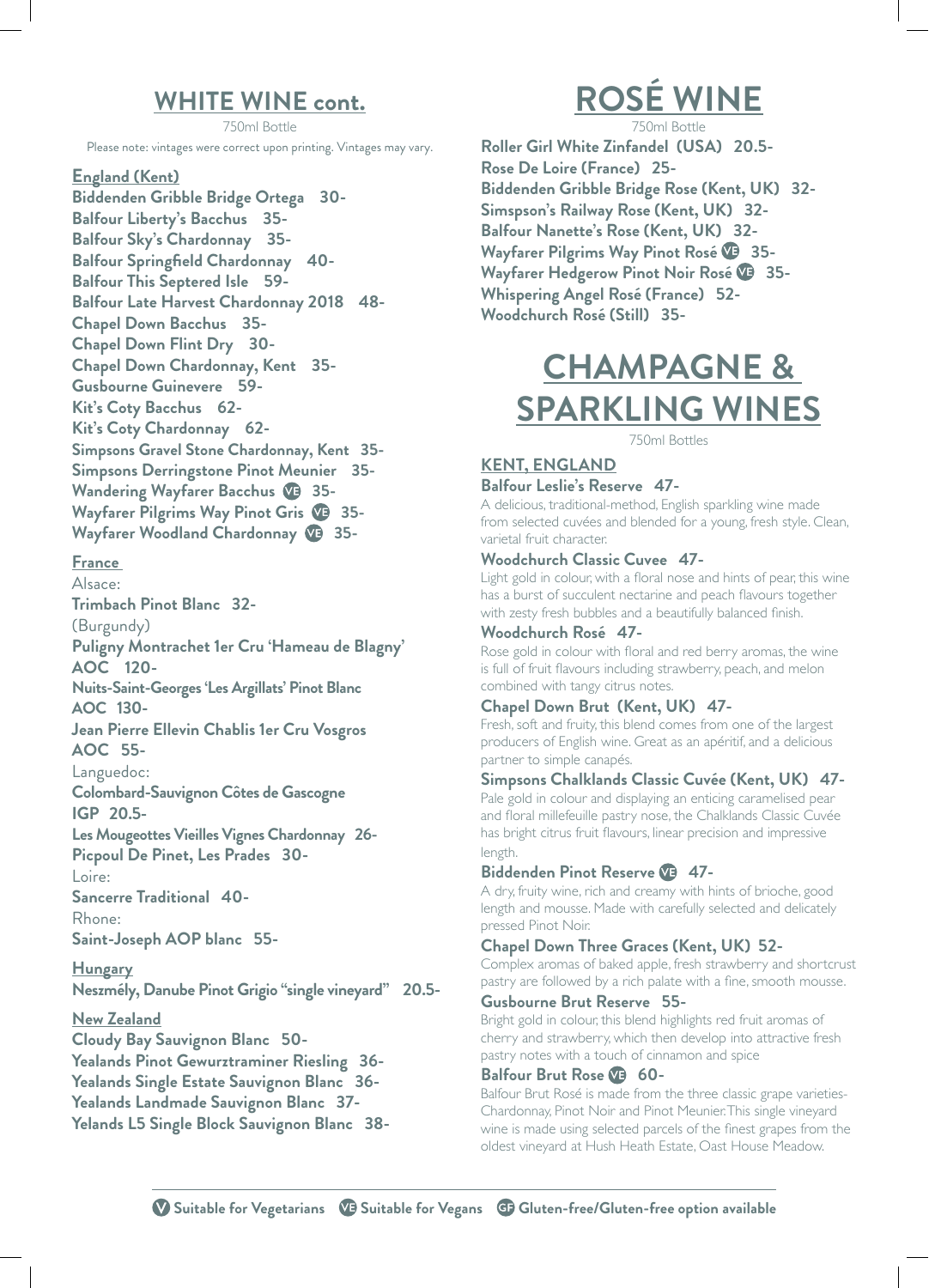### **CHAMPAGNE & SPARKLING WINES cont.**

750ml Bottles

### **Gusbourne Rose 60-**

Delicate pink in appearance, with soft summer berries and floral notes on the nose. The palate shows bright red fruits, driven by ripe strawberries, fresh cherries and redcurrants, with a crisp freshness and creamy, rounded texture on the finish.

### **Kits Coty Blanc de Blanc 49 70-**

This wine shows typical aromas of cool climate Blanc de Blancs; green apple and freshly baked bread. The palate is showing development from maturation on lees and a toasty character from partial barrel fermentation. A savoury finish with fine, persistent bubbles.

### **Balfour Blanc de Blanc 80-**

Only created in the finest vintage years, this wine is exclusively made from chardonnay grapes grown in our eight acre vineyard. A real showstopper; dry with a fine bead and mousse and a vibrant lime acidity.

### **Kit's Coty Coeur de Cuvée 160-**

A rich, elegant English sparkling wine with aromas of melon, peach and hints of butter and toast. The palate has incredible purity and finesse coming from a combination of the chalk soils and the specific pressing technique which carries the wellintegrated oak and fruit characters perfectly.

### **Balfour Victoria Ash Blanc de Blanc 120-**

Handpicked grapes from only our finest Chardonnay blocks were blended to create this unique sparkling Blanc de Blancs, comprised of cuvées from both the 2012 and 2013 harvests. With zero dosage, it is believed to be the first of its kind in England!

### **ITALY**

### **Tosti Prosecco Extra Dry 29-**

Fine, persistent, soft fizz surrounds the typical fruit spectrum of apple and pear with a hint of peach.

### **FRANCE**

### **Champagne (Proprietor's Choice) 45-**

Choice of Brut NV or Rose Brut NV . Artisan Champagnes produced by award winning small suppliers, selection changes regularly - Please ask at the counter.

### **Veuve Clicquot Ponsardin Brut NV 65-**

The Chef de Caves has to achieve the total consistency of taste, which makes Yellow Label so immediately recognisable, so utterly reliable both in terms of quality, colour and bouquet.

### **Veuve Clicquot Half Bottle (37.5ml) 40-**

### **Veuve Clicquot Magnum (1.5ltr) 140-**

**Laurent-Perrier La Cuvée 65-**

This is beautifully balanced with fine streams of flowing bubbles - the hallmark of the finest champagne - leading to delicate citrus and subtle floral notes on the nose. Courtesy of one of the last great family-run houses in Champagne.

### **Laurent-Perrier La Cuvée (37.5ml) 40-**

### **Laurent-Perrier Cuvée Rosé 90-**

This champagne with its distinctive bottle is one for connoisseurs. Using only Pinot Noir from grand cru villages and the more unusual soak-on-the-skins method, it has delicious raspberry and redcurrant flavours

### **FRANCE cont.**

### **Perrier-Jouët Brut 65-**

The subtlety of the Perrier-Jouët Grand Brut cuvée and its floral and fruity fragrances is an incredibly light and agreeable fresh champagne.

### **Perrier-JouëtBrut Half Bottle (37.5ml) 36-**

### **Pommery Royal Brut 65-**

This delectable Non Vintage Champagne is a Decanter Gold Award Winning Champagne that will delight your palate with a fine foam and an outstanding clean taste and finish.

### **Moët & Chandon Impérial Brut NV 65-**

The three Champagne grapes are used to produce a simple, straightforward Champagne with crisp, bright fruit and a light and biscuity finish.

### **Pol Roger brut Reserve NV 70-**

It is full, rich yet fresh, and loved by those who prefer a richer Champagne style. Pol Roger is beautifully balanced with great depth of flavour.

### **Bollinger Special Cuvée Brut NV 75-**

Instantly recognisable and a real favourite with our customers, this celebrated Champagne displays a wealth of toasty richness and tiny pin-prick bubbles - the hallmark of the very finest fizz

### **Bollinger Rosé Brut NV 85-**

This is a seductive, toasty and crisp rosé showing flavours of summer berry fruits with a soft texture and a long finish

### **FROM THE CELLAR CHAMPAGNES**

### **Laurent-Perrier Vintage 115-**

Champagne that has been allowed to age in bottle develops seductive nutty, creamy and buttery hints to complement the bright citrus notes.

### **Pol Roger Brut Vintage 115-**

Elegant with complex aromas of white flowers, quince and subtle brioche overtones. On the palate the wine is intense yet retains a sense of delicacy with balanced notes of stone fruit.

### **Dom Pérignon 2010 200-**

Perfectly balanced with the nose, the palate is streamlined and pure, with an underlying warmth. Clear, pronounced fruit and a wellintegrated acidity, lead to an aromatic and smoky finish.

### **Louis Roderer Cristal 2012 450-**

From award-winning Wine Enthusiast's Winemaker of the Year Jean-Baptiste Lecaillon comes the iconic Cristal. Intense and refined it has notes of apricot, hazelnut and Danish pastries. It's is a champagne for the ultimate celebration.

### **Armand de Brignac Brut 550-**

Its sumptuous, racy fruit character is perfectly integrated with the wine's subtle brioche accents. Its texture is deliciously creamy and the palate has great depth and impact with a long and silky finish.

### **Armand de Brignac Rosé NV 850-**

Armand de Brignac Rose is a beautiful salmon-hued wine produced in the traditional, old-world style, from grape to glass. Its bouquet is rich and pure with red fruits up front and delicately smoky grilled notes behind.

*Please see 'The List' and our team for special wines available from our cellar.*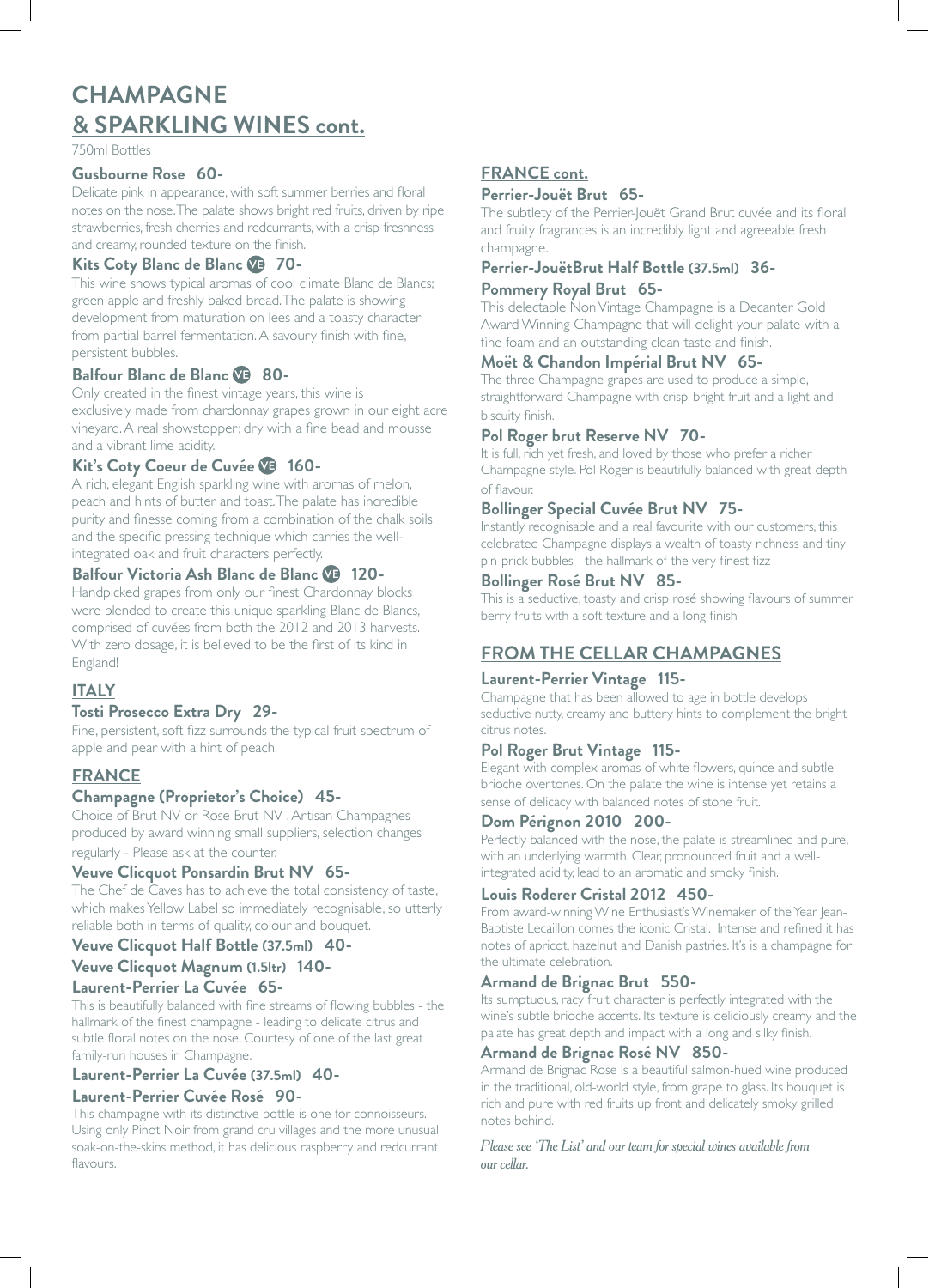# **COCKTAILS**

### **CLASSIC**

### **Bloody Mary 11-**

Stolichnaya vodka, tomato juice, tabasco, Worcestershire sauce, a squeeze of lemon juice, a dash of celery salt and fresh celery.

### **Spicy Red Snapper 11-**

Gordon's Gin, tomato juice, tabasco, Worcestershire sauce, a squeeze of lemon juice, a dash of celery salt and fresh celery.

### **Manhattan 12-**

Canadian Club Whisky, Martini Extra Dry, a dash of Angostura bitters shaken over ice and finished with Maraschino cherries.

### **Margarita 12-**

Montezuma Tequila, Giffard Curaçao Triple Sec shaken over ice with fresh lemon and lime juice.

### **Espresso Martini 12-**

Stolichnaya vodka, Volare Espresso Coffee Liqueur, fresh espresso shaken over ice with a dash of Gomme syrup.

### **SIGNATURE**

### **Long Island Iced Tea 14-**

Westerhall Rum No.5, Stolichnaya vodka, Gordon's gin, Giffard Curaçao Triple Sec and Montezuma Tequila served over ice with fresh lemon and lime juice, Gomme syrup and topped Coca-Cola.

### **Mojito 12-**

Westerhall Rum No.5 muddled with fresh lime, mint, demerara sugar and a dash of cane sugar topped with soda water.

### **Whiskey Sours 12-**

Canadian Club Whisky, fresh lemon juice, egg whites (can be removed on request) and Gomme syrup. Served over ice.

### **Passion fruit Caipirinha / Caipiroska 12-**

Your choice of 51 Cachaça Rum or BelugaVodka muddled with a fruity mix of fresh passion fruit and puree lime wedges and sugar.

### **Cucumber and Raspberry Cooler 12-**

Refreshing with a touch of raspberry.Stolichnaya CucumberVodka,freshly squeezed lemon and gomme shaken over crushed ice with a dash of crème de cassis to finish.

### **Vodka or Gin Martini 12-**

Your choice of William Chase Vodka or Tanqueray No10 Gin stirred with vermouth till ice cold and finished with a lemon or pink grapefruit twist for a slick boozy cocktail.

### **Bramble 12-**

A fruity English classic.Twisted Spirits Kaffir Lime & Lemon grass Gin, freshly squeezed lemon juice and gomme. Shaken over crushed ice topped with crème de mure to bleed through the ice.

### **El Diablo 12-**

A devilish mix of Montezuma Reposado Tequila, fresh lime and crème de cassis shaken over ice in a tall class and finished with ginger ale or ginger beer depending how fiery you feel!

### **FIZZ**

**Kir Royale 11-** Creme de cassis topped up with Prosecco.

**Peach Bellini 11-** Peach puree topped up with Prosecco.

**Elderflower Bellini 11-** Chase Elderflower liqueur topped up with Prosecco.

**French 75 11-** Gordon's Gin, fresh lemon juice, gomme syrup topped up with Prosecco

**Kir Royal 17-** Crème de cassis and champagne.

**Classic Champagne Cocktail 17-** Brandy, Brown Sugar, angostura Bitters and champagne.

*Don't see what you like? Just ask, if we have the ingredients we'll happily make the cocktail to your order.*

### **HAVE YOU VISITED OUR OTHER SITES?**

**Café Nucleus at Nucleus Arts Centre** 272 High St, Chatham ME4 4BP

**Café Nucleus at Nucleus Arts Creative Hub** 13 Military Rd, Chatham ME4 4JG

> **01634 406971 www.cafenucleus.co.uk**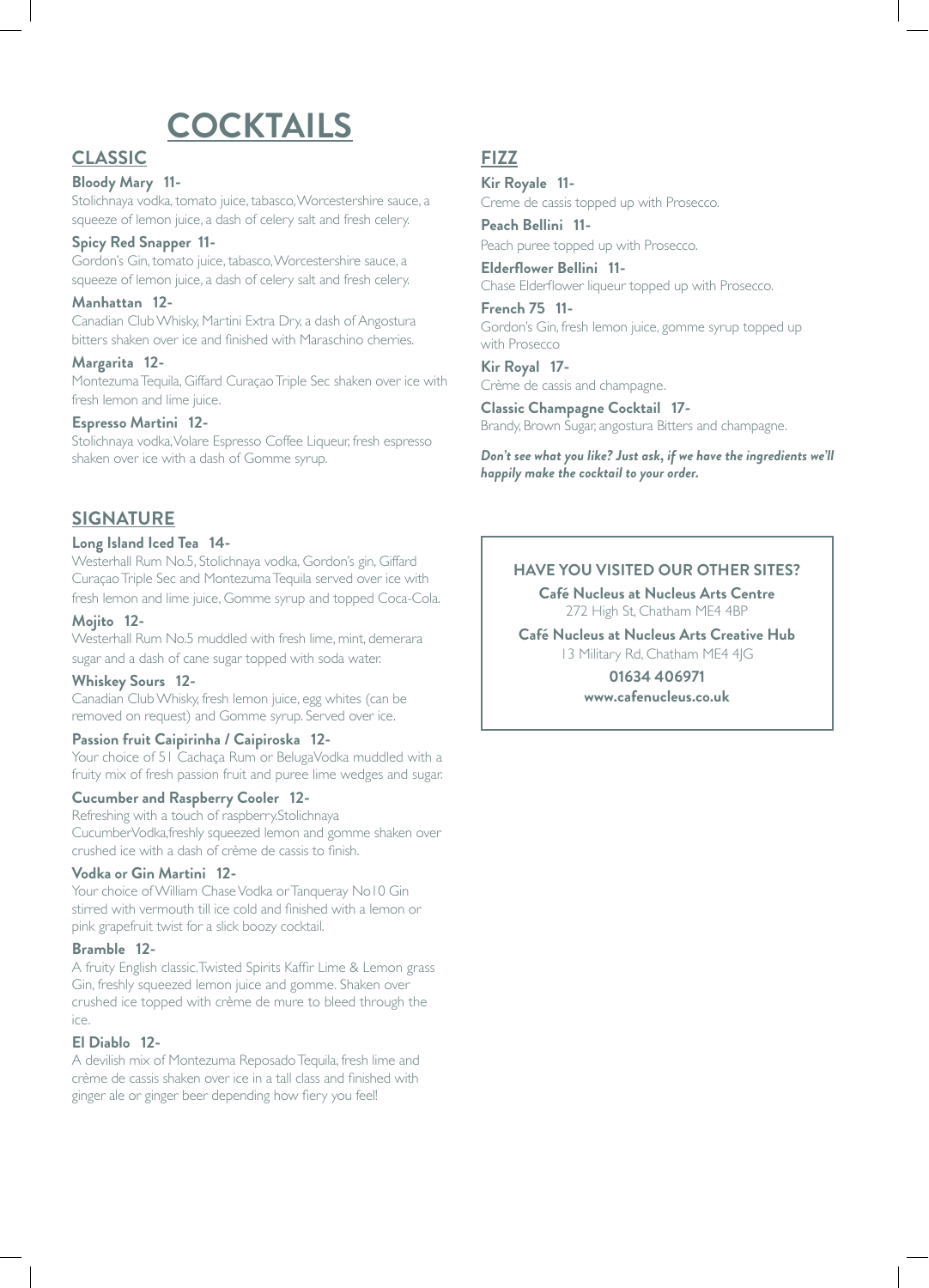**ALLERGENS**

*Although every effort is made in our kitchen to reduce the possibilities of cross contamination, please beware our kitchen handles the following allergens:*

> **Celery Cereals containing gluten Crustaceans Eggs Fish Lupin Milk Mustard Tree nuts Peanuts Sesame seeds Soybeans Sulphur dioxide and sulphites.**

*Menu items marked with*  $G$  are as an advisory, our kitchen handles gluten and therefore isn't a *gluten-free environment. We do prepare gluten-free dishes separately to those containing gluten.*

*If you have a special dietary requirement or food intolerance please let a member of our team know. We have a full allergens breakdown available on request.*

### **Our suppliers include:**

*Linton Seafoods, East Peckham, Kent; Chart Farm, Sevenoaks, Kent; Herbert & Ward, Rochester, Kent; Hinxden Farm Dairy, Benenden, Kent; Peck & Strong Bakery, Crediton, Devon; John Ross Jr Aberdeen, Aberdeen, Scotland; Teynham, Kent; Bells Village Bakery,*  Lazonby, Cumbria; , Tunbridge Wells, Kent; Maws for Fine Foods, Cranbrook, Kent; *Hush Heath Estate, Staplehurst, Kent; Biddenden Vineyards, Biddenden, Kent; Chapel Down, Tenterden, Kent; Wilkins & Sons, Tiptree, Essex; Arthur Haigh, Dalton, Yorkshire; Court Farm Butchery and Country Larder, Halling, Rochester;. Fairways Butchers, Rochester, Kent; Urban Foodservice, Paddock Wood, Kent; T H Brown & Sons, Shorne, Kent; Wayfarer Wines, Woodchurch, Kent; Tracklements, Easton Grey, Wiltshire; Attilus Caviar, York Street, London.*